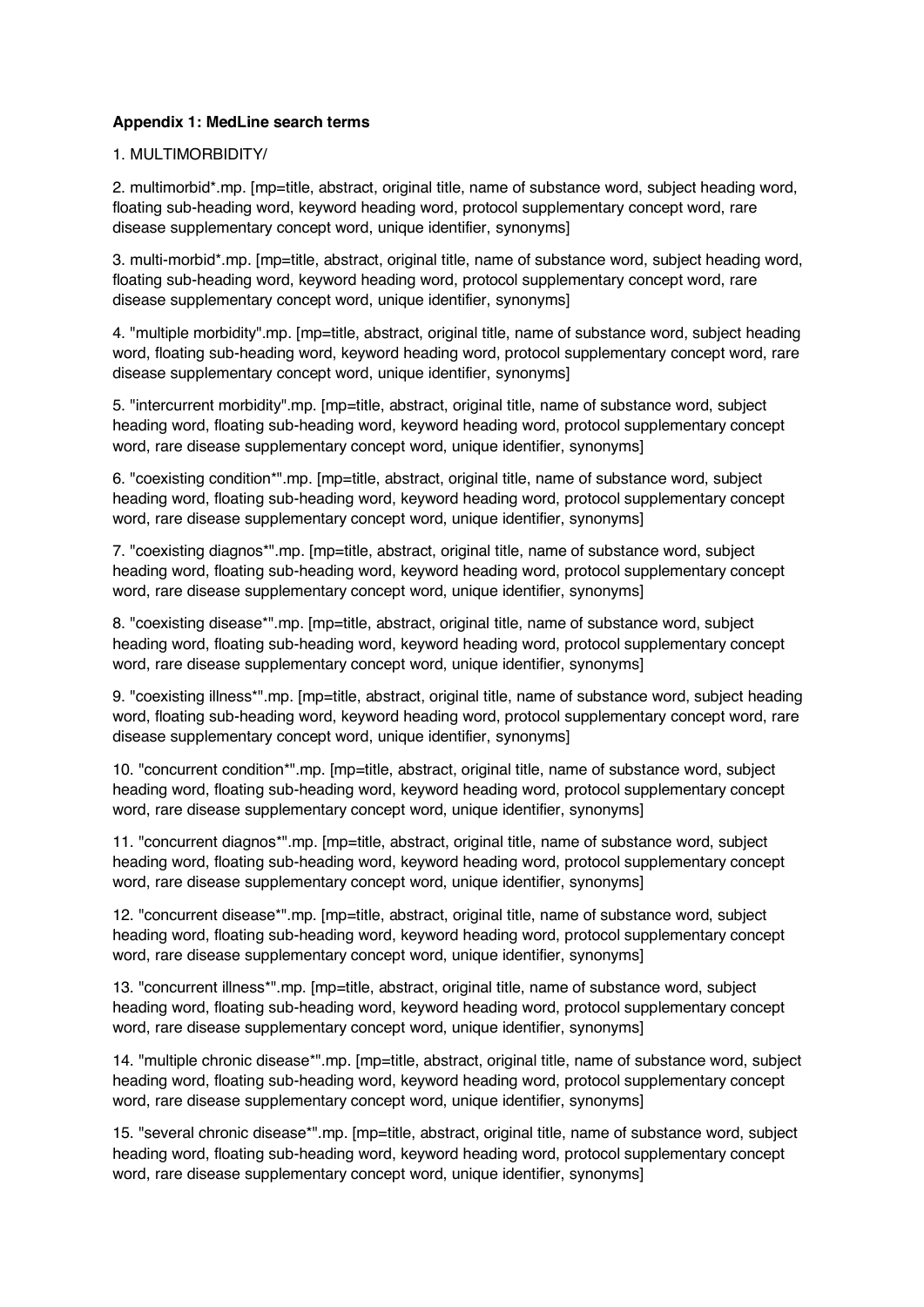16. "multiple chronic condition\*".mp. [mp=title, abstract, original title, name of substance word, subject heading word, floating sub-heading word, keyword heading word, protocol supplementary concept word, rare disease supplementary concept word, unique identifier, synonyms]

17. "multiple chronic medical conditions".mp. [mp=title, abstract, original title, name of substance word, subject heading word, floating sub-heading word, keyword heading word, protocol supplementary concept word, rare disease supplementary concept word, unique identifier, synonyms]

18. "several chronic condition\*".mp. [mp=title, abstract, original title, name of substance word, subject heading word, floating sub-heading word, keyword heading word, protocol supplementary concept word, rare disease supplementary concept word, unique identifier, synonyms]

19. "multiple health problem\*".mp. [mp=title, abstract, original title, name of substance word, subject heading word, floating sub-heading word, keyword heading word, protocol supplementary concept word, rare disease supplementary concept word, unique identifier, synonyms]

20. "several health problem\*".mp. [mp=title, abstract, original title, name of substance word, subject heading word, floating sub-heading word, keyword heading word, protocol supplementary concept word, rare disease supplementary concept word, unique identifier, synonyms]

21. "one or more chronic conditions".mp. [mp=title, abstract, original title, name of substance word, subject heading word, floating sub-heading word, keyword heading word, protocol supplementary concept word, rare disease supplementary concept word, unique identifier, synonyms]

22. "multiple illness\*".mp. [mp=title, abstract, original title, name of substance word, subject heading word, floating sub-heading word, keyword heading word, protocol supplementary concept word, rare disease supplementary concept word, unique identifier, synonyms]

23. "multiple diagnos\*".mp. [mp=title, abstract, original title, name of substance word, subject heading word, floating sub-heading word, keyword heading word, protocol supplementary concept word, rare disease supplementary concept word, unique identifier, synonyms]

24. "multiple disease\*".mp. [mp=title, abstract, original title, name of substance word, subject heading word, floating sub-heading word, keyword heading word, protocol supplementary concept word, rare disease supplementary concept word, unique identifier, synonyms]

25. "multiple pathology\*".mp. [mp=title, abstract, original title, name of substance word, subject heading word, floating sub-heading word, keyword heading word, protocol supplementary concept word, rare disease supplementary concept word, unique identifier, synonyms]

26. "multiple condition\*".mp. [mp=title, abstract, original title, name of substance word, subject heading word, floating sub-heading word, keyword heading word, protocol supplementary concept word, rare disease supplementary concept word, unique identifier, synonyms]

27. 1 or 2 or 3 or 4 or 5 or 6 or 7 or 8 or 9 or 10 or 11 or 12 or 13 or 14 or 15 or 16 or 17 or 18 or 19 or 20 or 21 or 22 or 23 or 24 or 25 or 26

28. neighbourhood\*.mp. [mp=title, abstract, original title, name of substance word, subject heading word, floating sub-heading word, keyword heading word, protocol supplementary concept word, rare disease supplementary concept word, unique identifier, synonyms]

29. neighborhood\*.mp. [mp=title, abstract, original title, name of substance word, subject heading word, floating sub-heading word, keyword heading word, protocol supplementary concept word, rare disease supplementary concept word, unique identifier, synonyms]

30. area\*.mp. [mp=title, abstract, original title, name of substance word, subject heading word, floating sub-heading word, keyword heading word, protocol supplementary concept word, rare disease supplementary concept word, unique identifier, synonyms]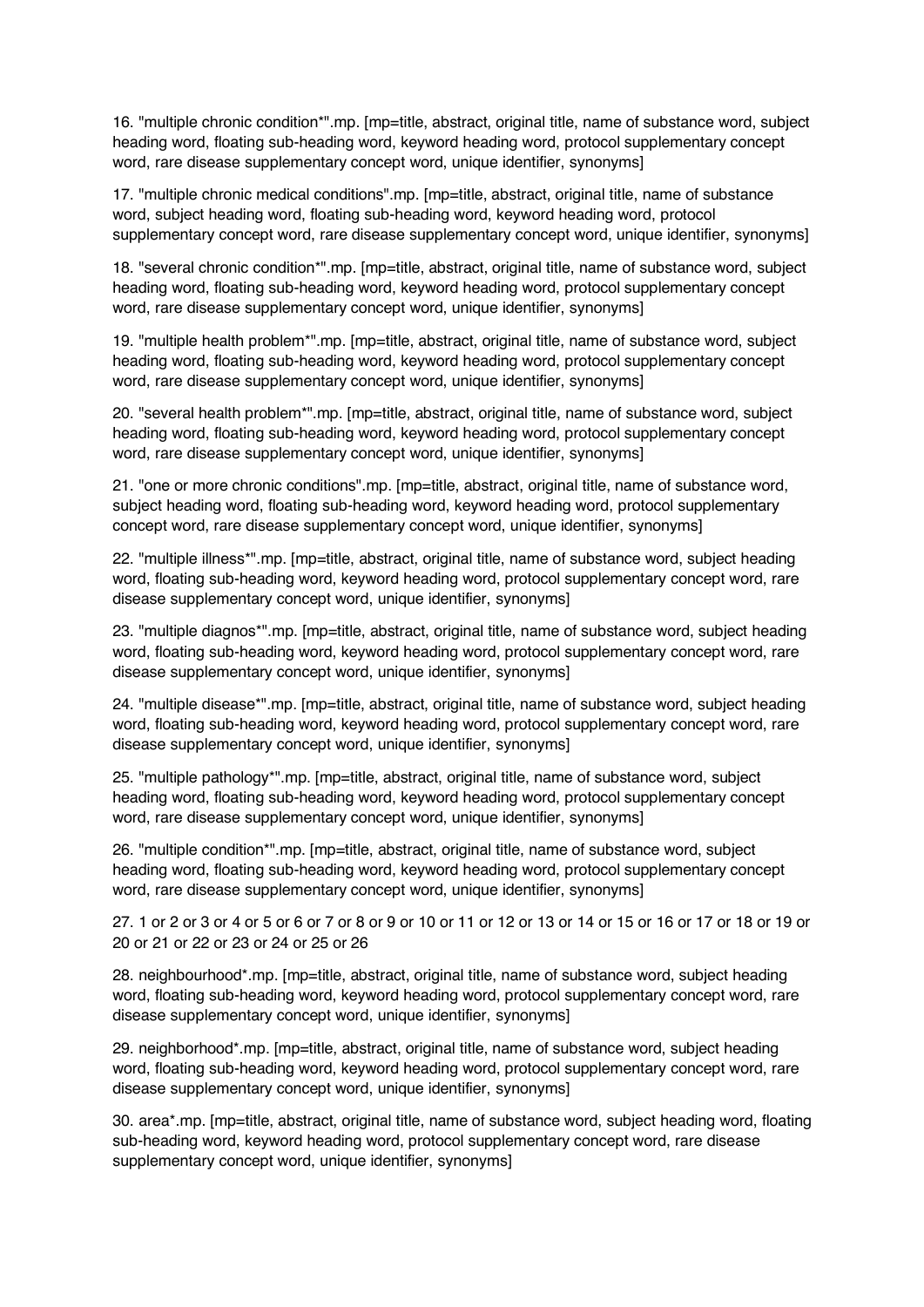31. region\*.mp. [mp=title, abstract, original title, name of substance word, subject heading word, floating sub-heading word, keyword heading word, protocol supplementary concept word, rare disease supplementary concept word, unique identifier, synonyms]

32. small-area.mp. [mp=title, abstract, original title, name of substance word, subject heading word, floating sub-heading word, keyword heading word, protocol supplementary concept word, rare disease supplementary concept word, unique identifier, synonyms]

33. context\*.mp. [mp=title, abstract, original title, name of substance word, subject heading word, floating sub-heading word, keyword heading word, protocol supplementary concept word, rare disease supplementary concept word, unique identifier, synonyms]

34. household.mp. [mp=title, abstract, original title, name of substance word, subject heading word, floating sub-heading word, keyword heading word, protocol supplementary concept word, rare disease supplementary concept word, unique identifier, synonyms]

35. residen\*.mp. [mp=title, abstract, original title, name of substance word, subject heading word, floating sub-heading word, keyword heading word, protocol supplementary concept word, rare disease supplementary concept word, unique identifier, synonyms]

36. place\*.mp. [mp=title, abstract, original title, name of substance word, subject heading word, floating sub-heading word, keyword heading word, protocol supplementary concept word, rare disease supplementary concept word, unique identifier, synonyms]

37. communit\*.mp. [mp=title, abstract, original title, name of substance word, subject heading word, floating sub-heading word, keyword heading word, protocol supplementary concept word, rare disease supplementary concept word, unique identifier, synonyms]

38. "census tracts".mp. [mp=title, abstract, original title, name of substance word, subject heading word, floating sub-heading word, keyword heading word, protocol supplementary concept word, rare disease supplementary concept word, unique identifier, synonyms]

39. municipalit\*.mp. [mp=title, abstract, original title, name of substance word, subject heading word, floating sub-heading word, keyword heading word, protocol supplementary concept word, rare disease supplementary concept word, unique identifier, synonyms]

40. 28 or 29 or 30 or 31 or 32 or 33 or 34 or 35 or 36 or 37 or 38 or 39

## 41. SOCIOECONOMIC FACTORS/

## 42. INCOME/

43. socioeconomic.mp. [mp=title, abstract, original title, name of substance word, subject heading word, floating sub-heading word, keyword heading word, protocol supplementary concept word, rare disease supplementary concept word, unique identifier, synonyms]

44. socio-economic.mp. [mp=title, abstract, original title, name of substance word, subject heading word, floating sub-heading word, keyword heading word, protocol supplementary concept word, rare disease supplementary concept word, unique identifier, synonyms]

45. "social capital".mp. [mp=title, abstract, original title, name of substance word, subject heading word, floating sub-heading word, keyword heading word, protocol supplementary concept word, rare disease supplementary concept word, unique identifier, synonyms]

46. inequalit\*.mp. [mp=title, abstract, original title, name of substance word, subject heading word, floating sub-heading word, keyword heading word, protocol supplementary concept word, rare disease supplementary concept word, unique identifier, synonyms]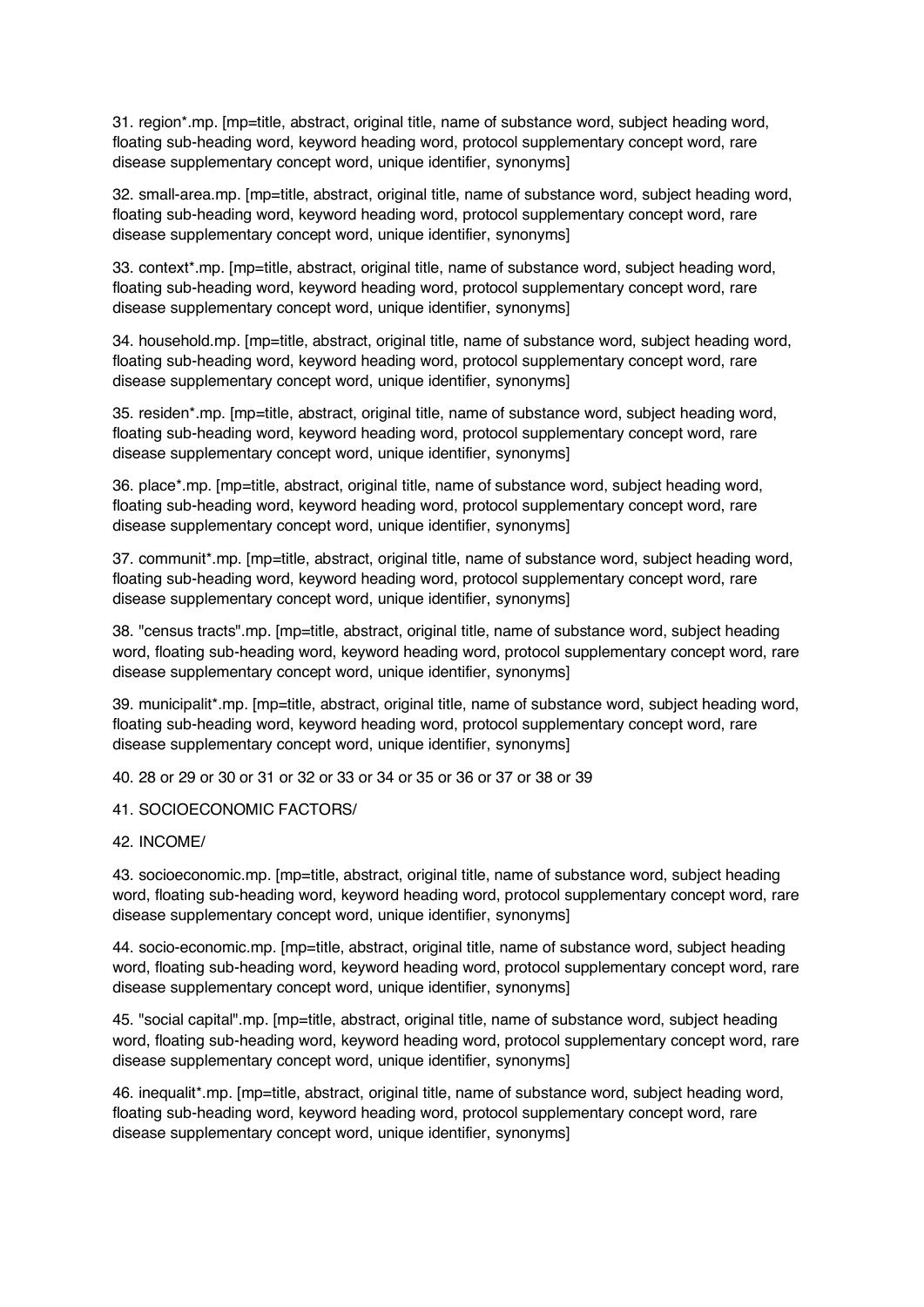47. disparit\*.mp. [mp=title, abstract, original title, name of substance word, subject heading word, floating sub-heading word, keyword heading word, protocol supplementary concept word, rare disease supplementary concept word, unique identifier, synonyms]

48. inequit\*.mp. [mp=title, abstract, original title, name of substance word, subject heading word, floating sub-heading word, keyword heading word, protocol supplementary concept word, rare disease supplementary concept word, unique identifier, synonyms]

49. income.mp. [mp=title, abstract, original title, name of substance word, subject heading word, floating sub-heading word, keyword heading word, protocol supplementary concept word, rare disease supplementary concept word, unique identifier, synonyms]

50. wealth.mp. [mp=title, abstract, original title, name of substance word, subject heading word, floating sub-heading word, keyword heading word, protocol supplementary concept word, rare disease supplementary concept word, unique identifier, synonyms]

51. "financial problem\*".mp. [mp=title, abstract, original title, name of substance word, subject heading word, floating sub-heading word, keyword heading word, protocol supplementary concept word, rare disease supplementary concept word, unique identifier, synonyms]

52. "financial difficulties".mp. [mp=title, abstract, original title, name of substance word, subject heading word, floating sub-heading word, keyword heading word, protocol supplementary concept word, rare disease supplementary concept word, unique identifier, synonyms]

53. vocation\*.mp. [mp=title, abstract, original title, name of substance word, subject heading word, floating sub-heading word, keyword heading word, protocol supplementary concept word, rare disease supplementary concept word, unique identifier, synonyms]

54. "training opportunit\*".mp. [mp=title, abstract, original title, name of substance word, subject heading word, floating sub-heading word, keyword heading word, protocol supplementary concept word, rare disease supplementary concept word, unique identifier, synonyms]

55. "employment opportunit\*".mp. [mp=title, abstract, original title, name of substance word, subject heading word, floating sub-heading word, keyword heading word, protocol supplementary concept word, rare disease supplementary concept word, unique identifier, synonyms]

56. "occupation\* opportunit\*".mp. [mp=title, abstract, original title, name of substance word, subject heading word, floating sub-heading word, keyword heading word, protocol supplementary concept word, rare disease supplementary concept word, unique identifier, synonyms]

57. "job opportunities".mp. [mp=title, abstract, original title, name of substance word, subject heading word, floating sub-heading word, keyword heading word, protocol supplementary concept word, rare disease supplementary concept word, unique identifier, synonyms]

58. "job insecurit\*".mp. [mp=title, abstract, original title, name of substance word, subject heading word, floating sub-heading word, keyword heading word, protocol supplementary concept word, rare disease supplementary concept word, unique identifier, synonyms]

59. "education\* opportunit\*".mp. [mp=title, abstract, original title, name of substance word, subject heading word, floating sub-heading word, keyword heading word, protocol supplementary concept word, rare disease supplementary concept word, unique identifier, synonyms]

60. "education\* achiev\*".mp. [mp=title, abstract, original title, name of substance word, subject heading word, floating sub-heading word, keyword heading word, protocol supplementary concept word, rare disease supplementary concept word, unique identifier, synonyms]

61. "education\* quality".mp. [mp=title, abstract, original title, name of substance word, subject heading word, floating sub-heading word, keyword heading word, protocol supplementary concept word, rare disease supplementary concept word, unique identifier, synonyms]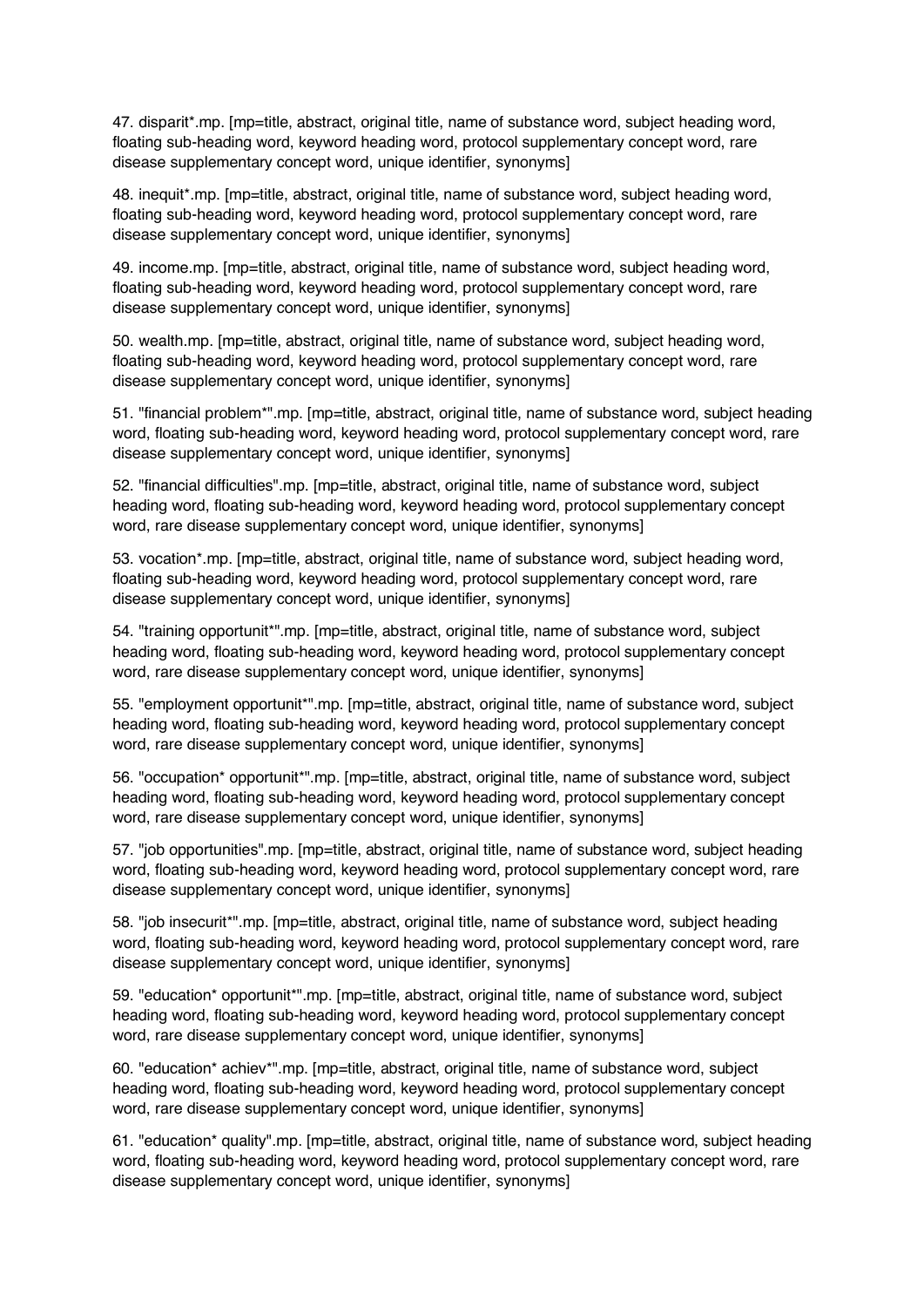62. fast-food.mp. [mp=title, abstract, original title, name of substance word, subject heading word, floating sub-heading word, keyword heading word, protocol supplementary concept word, rare disease supplementary concept word, unique identifier, synonyms]

63. "fast food".mp. [mp=title, abstract, original title, name of substance word, subject heading word, floating sub-heading word, keyword heading word, protocol supplementary concept word, rare disease supplementary concept word, unique identifier, synonyms]

64. "healthy food".mp. [mp=title, abstract, original title, name of substance word, subject heading word, floating sub-heading word, keyword heading word, protocol supplementary concept word, rare disease supplementary concept word, unique identifier, synonyms]

65. "social determinant\*".mp. [mp=title, abstract, original title, name of substance word, subject heading word, floating sub-heading word, keyword heading word, protocol supplementary concept word, rare disease supplementary concept word, unique identifier, synonyms]

66. "wider determinant\*".mp. [mp=title, abstract, original title, name of substance word, subject heading word, floating sub-heading word, keyword heading word, protocol supplementary concept word, rare disease supplementary concept word, unique identifier, synonyms]

67. 41 or 42 or 43 or 44 or 45 or 46 or 47 or 48 or 49 or 50 or 51 or 52 or 53 or 54 or 55 or 56 or 57 or 58 or 59 or 60 or 61 or 62 or 63 or 64 or 65 or 66

68. 40 and 67

- 69. POVERTY AREAS/ or POVERTY/
- 70. Public Housing/
- 71. Residence Characteristics/

72. overcrowding.mp. [mp=title, abstract, original title, name of substance word, subject heading word, floating sub-heading word, keyword heading word, protocol supplementary concept word, rare disease supplementary concept word, unique identifier, synonyms]

73. "public housing".mp. [mp=title, abstract, original title, name of substance word, subject heading word, floating sub-heading word, keyword heading word, protocol supplementary concept word, rare disease supplementary concept word, unique identifier, synonyms]

74. "residence characteristics".mp. [mp=title, abstract, original title, name of substance word, subject heading word, floating sub-heading word, keyword heading word, protocol supplementary concept word, rare disease supplementary concept word, unique identifier, synonyms]

75. "population density".mp. [mp=title, abstract, original title, name of substance word, subject heading word, floating sub-heading word, keyword heading word, protocol supplementary concept word, rare disease supplementary concept word, unique identifier, synonymsl

76. neighbourhood.mp. [mp=title, abstract, original title, name of substance word, subject heading word, floating sub-heading word, keyword heading word, protocol supplementary concept word, rare disease supplementary concept word, unique identifier, synonyms]

77. neighborhood.mp. [mp=title, abstract, original title, name of substance word, subject heading word, floating sub-heading word, keyword heading word, protocol supplementary concept word, rare disease supplementary concept word, unique identifier, synonyms]

78. urban\*.mp. [mp=title, abstract, original title, name of substance word, subject heading word, floating sub-heading word, keyword heading word, protocol supplementary concept word, rare disease supplementary concept word, unique identifier, synonyms]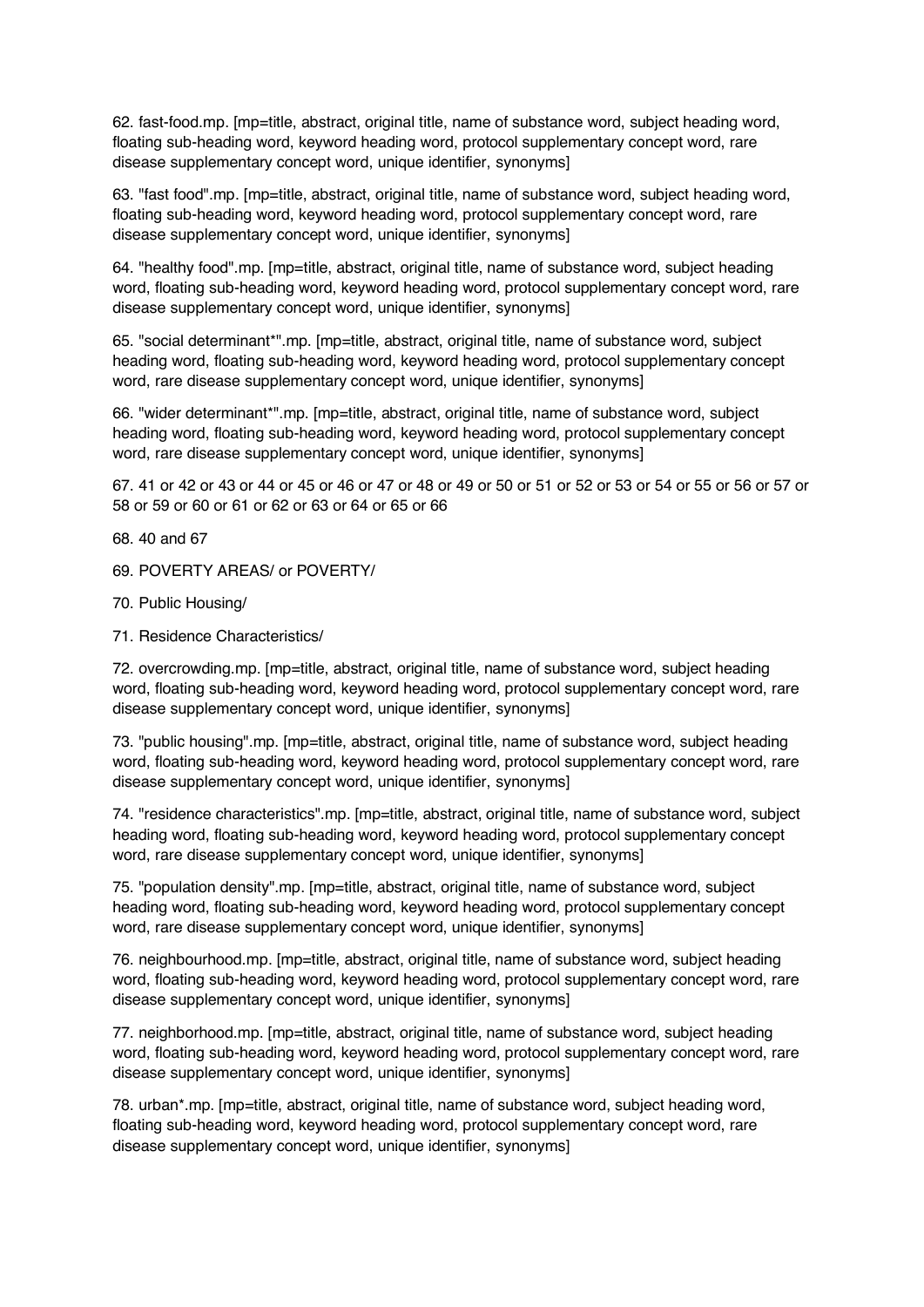79. rural.mp. [mp=title, abstract, original title, name of substance word, subject heading word, floating sub-heading word, keyword heading word, protocol supplementary concept word, rare disease supplementary concept word, unique identifier, synonyms]

80. ghetto\*.mp. [mp=title, abstract, original title, name of substance word, subject heading word, floating sub-heading word, keyword heading word, protocol supplementary concept word, rare disease supplementary concept word, unique identifier, synonyms]

81. slum\*.mp. [mp=title, abstract, original title, name of substance word, subject heading word, floating sub-heading word, keyword heading word, protocol supplementary concept word, rare disease supplementary concept word, unique identifier, synonyms]

82. estate\*.mp. [mp=title, abstract, original title, name of substance word, subject heading word, floating sub-heading word, keyword heading word, protocol supplementary concept word, rare disease supplementary concept word, unique identifier, synonyms]

83. "poverty area\*".mp. [mp=title, abstract, original title, name of substance word, subject heading word, floating sub-heading word, keyword heading word, protocol supplementary concept word, rare disease supplementary concept word, unique identifier, synonyms]

84. "physical environment".mp. [mp=title, abstract, original title, name of substance word, subject heading word, floating sub-heading word, keyword heading word, protocol supplementary concept word, rare disease supplementary concept word, unique identifier, synonyms]

85. "built environment".mp. [mp=title, abstract, original title, name of substance word, subject heading word, floating sub-heading word, keyword heading word, protocol supplementary concept word, rare disease supplementary concept word, unique identifier, synonyms]

86. "living standard\*".mp. [mp=title, abstract, original title, name of substance word, subject heading word, floating sub-heading word, keyword heading word, protocol supplementary concept word, rare disease supplementary concept word, unique identifier, synonyms]

87. "family structure".mp. [mp=title, abstract, original title, name of substance word, subject heading word, floating sub-heading word, keyword heading word, protocol supplementary concept word, rare disease supplementary concept word, unique identifier, synonyms]

88. "family breakdown".mp. [mp=title, abstract, original title, name of substance word, subject heading word, floating sub-heading word, keyword heading word, protocol supplementary concept word, rare disease supplementary concept word, unique identifier, synonyms]

89. "family disintegrat\*".mp. [mp=title, abstract, original title, name of substance word, subject heading word, floating sub-heading word, keyword heading word, protocol supplementary concept word, rare disease supplementary concept word, unique identifier, synonyms]

90. "single parent\*".mp. [mp=title, abstract, original title, name of substance word, subject heading word, floating sub-heading word, keyword heading word, protocol supplementary concept word, rare disease supplementary concept word, unique identifier, synonyms]

91. "housing tenure".mp. [mp=title, abstract, original title, name of substance word, subject heading word, floating sub-heading word, keyword heading word, protocol supplementary concept word, rare disease supplementary concept word, unique identifier, synonyms]

92. Townsend.mp. [mp=title, abstract, original title, name of substance word, subject heading word, floating sub-heading word, keyword heading word, protocol supplementary concept word, rare disease supplementary concept word, unique identifier, synonyms]

93. carstairs.mp. [mp=title, abstract, original title, name of substance word, subject heading word, floating sub-heading word, keyword heading word, protocol supplementary concept word, rare disease supplementary concept word, unique identifier, synonyms]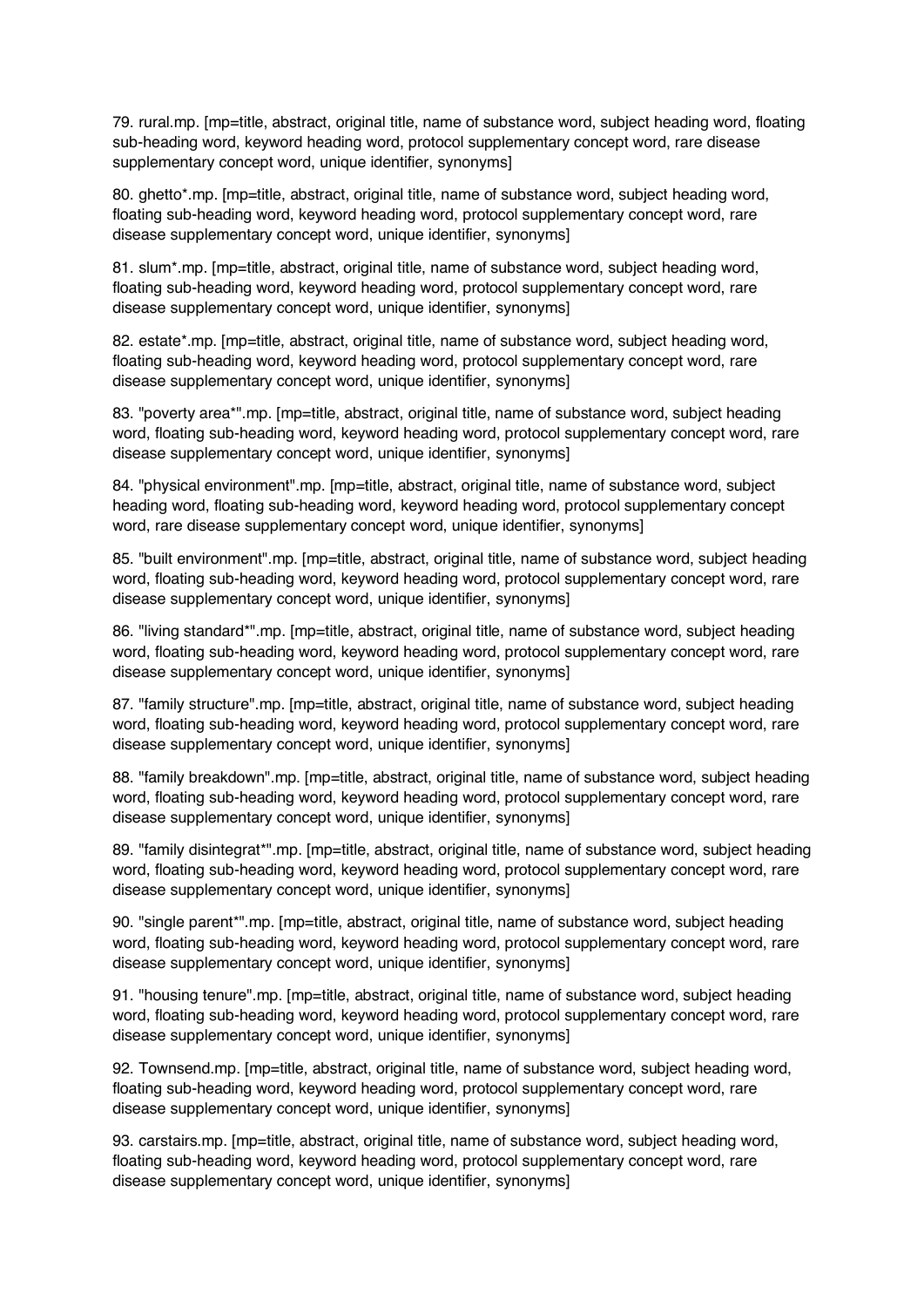94. "super profile\*".mp. [mp=title, abstract, original title, name of substance word, subject heading word, floating sub-heading word, keyword heading word, protocol supplementary concept word, rare disease supplementary concept word, unique identifier, synonyms]

95. "Index of Multiple Deprivation".mp. [mp=title, abstract, original title, name of substance word, subject heading word, floating sub-heading word, keyword heading word, protocol supplementary concept word, rare disease supplementary concept word, unique identifier, synonyms]

96. Nam-Powers.mp. [mp=title, abstract, original title, name of substance word, subject heading word, floating sub-heading word, keyword heading word, protocol supplementary concept word, rare disease supplementary concept word, unique identifier, synonyms]

97. "Hollingshead Index".mp. [mp=title, abstract, original title, name of substance word, subject heading word, floating sub-heading word, keyword heading word, protocol supplementary concept word, rare disease supplementary concept word, unique identifier, synonyms]

98. "Breadline Britain Index".mp. [mp=title, abstract, original title, name of substance word, subject heading word, floating sub-heading word, keyword heading word, protocol supplementary concept word, rare disease supplementary concept word, unique identifier, synonyms]

99. "inverse care law".mp. [mp=title, abstract, original title, name of substance word, subject heading word, floating sub-heading word, keyword heading word, protocol supplementary concept word, rare disease supplementary concept word, unique identifier, synonyms]

100. depriv\*.mp. [mp=title, abstract, original title, name of substance word, subject heading word, floating sub-heading word, keyword heading word, protocol supplementary concept word, rare disease supplementary concept word, unique identifier, synonyms]

101. impoverish\*.mp. [mp=title, abstract, original title, name of substance word, subject heading word, floating sub-heading word, keyword heading word, protocol supplementary concept word, rare disease supplementary concept word, unique identifier, synonyms]

102. disadvantag\*.mp. [mp=title, abstract, original title, name of substance word, subject heading word, floating sub-heading word, keyword heading word, protocol supplementary concept word, rare disease supplementary concept word, unique identifier, synonyms]

103. "sensitive population\*".mp. [mp=title, abstract, original title, name of substance word, subject heading word, floating sub-heading word, keyword heading word, protocol supplementary concept word, rare disease supplementary concept word, unique identifier, synonyms]

104. "community cohesion".mp. [mp=title, abstract, original title, name of substance word, subject heading word, floating sub-heading word, keyword heading word, protocol supplementary concept word, rare disease supplementary concept word, unique identifier, synonyms]

105. "community connect\*".mp. [mp=title, abstract, original title, name of substance word, subject heading word, floating sub-heading word, keyword heading word, protocol supplementary concept word, rare disease supplementary concept word, unique identifier, synonyms]

106. "community network\*".mp. [mp=title, abstract, original title, name of substance word, subject heading word, floating sub-heading word, keyword heading word, protocol supplementary concept word, rare disease supplementary concept word, unique identifier, synonyms]

107. "community support".mp. [mp=title, abstract, original title, name of substance word, subject heading word, floating sub-heading word, keyword heading word, protocol supplementary concept word, rare disease supplementary concept word, unique identifier, synonyms]

108. "transport\* quality".mp. [mp=title, abstract, original title, name of substance word, subject heading word, floating sub-heading word, keyword heading word, protocol supplementary concept word, rare disease supplementary concept word, unique identifier, synonymsl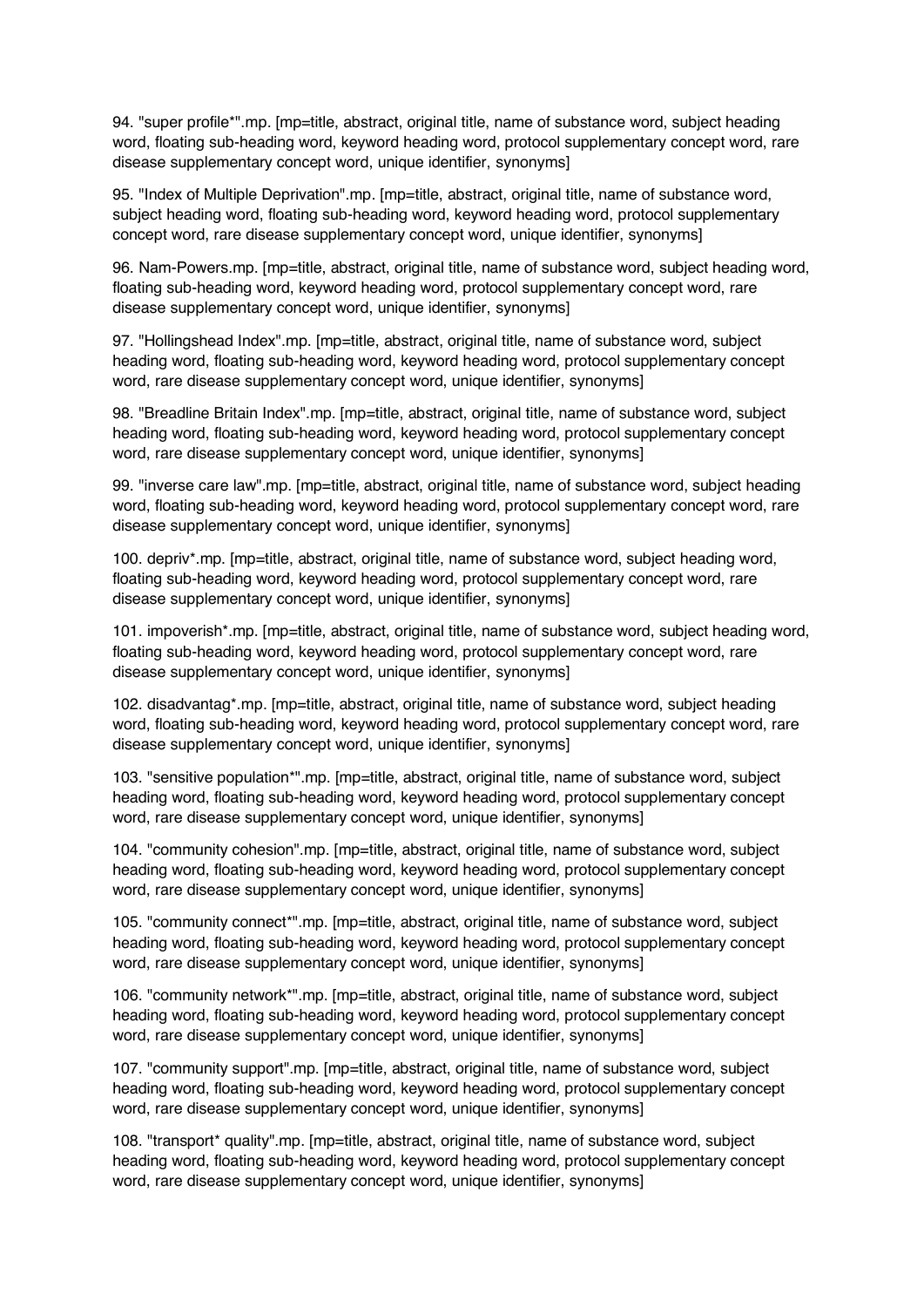109. "transport\* services".mp. [mp=title, abstract, original title, name of substance word, subject heading word, floating sub-heading word, keyword heading word, protocol supplementary concept word, rare disease supplementary concept word, unique identifier, synonyms]

110. walkability.mp. [mp=title, abstract, original title, name of substance word, subject heading word, floating sub-heading word, keyword heading word, protocol supplementary concept word, rare disease supplementary concept word, unique identifier, synonyms]

111. "public space\*".mp. [mp=title, abstract, original title, name of substance word, subject heading word, floating sub-heading word, keyword heading word, protocol supplementary concept word, rare disease supplementary concept word, unique identifier, synonyms]

112. "green space\*".mp. [mp=title, abstract, original title, name of substance word, subject heading word, floating sub-heading word, keyword heading word, protocol supplementary concept word, rare disease supplementary concept word, unique identifier, synonyms]

113. "greenspace\*".mp. [mp=title, abstract, original title, name of substance word, subject heading word, floating sub-heading word, keyword heading word, protocol supplementary concept word, rare disease supplementary concept word, unique identifier, synonyms]

114. "open space\*".mp. [mp=title, abstract, original title, name of substance word, subject heading word, floating sub-heading word, keyword heading word, protocol supplementary concept word, rare disease supplementary concept word, unique identifier, synonyms]

115. recreation\*.mp. [mp=title, abstract, original title, name of substance word, subject heading word, floating sub-heading word, keyword heading word, protocol supplementary concept word, rare disease supplementary concept word, unique identifier, synonyms]

116. facilit\*.mp. [mp=title, abstract, original title, name of substance word, subject heading word, floating sub-heading word, keyword heading word, protocol supplementary concept word, rare disease supplementary concept word, unique identifier, synonyms]

117. leisure activit\*.mp. [mp=title, abstract, original title, name of substance word, subject heading word, floating sub-heading word, keyword heading word, protocol supplementary concept word, rare disease supplementary concept word, unique identifier, synonyms]

118. "food outlet\*".mp. [mp=title, abstract, original title, name of substance word, subject heading word, floating sub-heading word, keyword heading word, protocol supplementary concept word, rare disease supplementary concept word, unique identifier, synonyms]

119. "food environment".mp. [mp=title, abstract, original title, name of substance word, subject heading word, floating sub-heading word, keyword heading word, protocol supplementary concept word, rare disease supplementary concept word, unique identifier, synonyms]

120. "air pollution".mp. [mp=title, abstract, original title, name of substance word, subject heading word, floating sub-heading word, keyword heading word, protocol supplementary concept word, rare disease supplementary concept word, unique identifier, synonyms]

121. "particulate matter".mp. [mp=title, abstract, original title, name of substance word, subject heading word, floating sub-heading word, keyword heading word, protocol supplementary concept word, rare disease supplementary concept word, unique identifier, synonyms]

122. "nitrogen dioxide".mp. [mp=title, abstract, original title, name of substance word, subject heading word, floating sub-heading word, keyword heading word, protocol supplementary concept word, rare disease supplementary concept word, unique identifier, synonyms]

123. "sulphur dioxide".mp. [mp=title, abstract, original title, name of substance word, subject heading word, floating sub-heading word, keyword heading word, protocol supplementary concept word, rare disease supplementary concept word, unique identifier, synonyms]